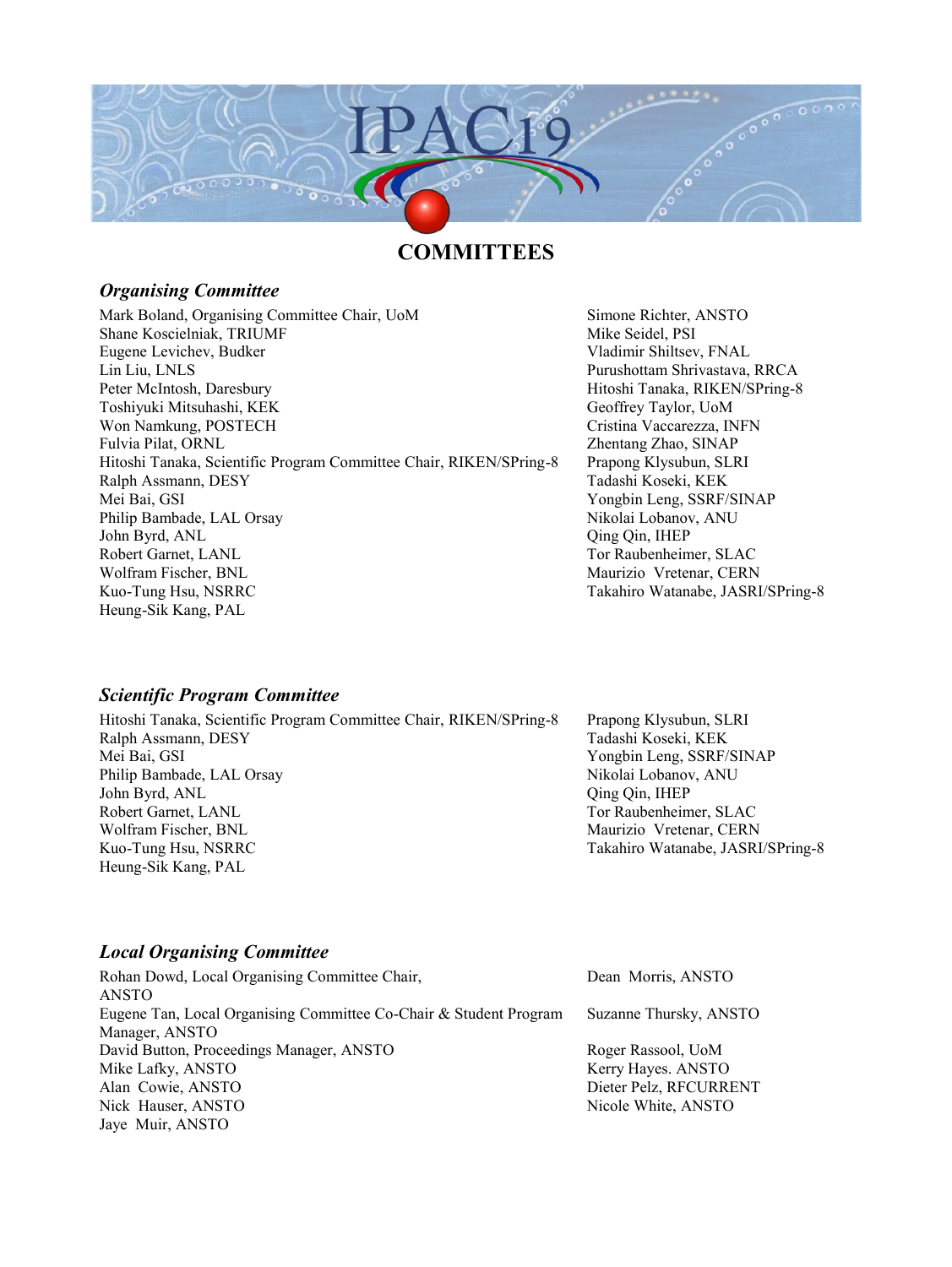### *Scientific Advisory Board*

Xueqing Yan, Bejing University Giovanni Bisoffi, INFN/LNL Masao Kuriki, Hiroshima University Luciano Calabretta, INFN Catania Jyhpyng Wang, IAMS<br>
Jianshe Cao, IHEP Beijing<br>
Sara Casalbuoni, KIT<br>
Enrica Chiadroni, INE Youjin Yuan, IMP Jacobus Conradi, iTHEMBA Ryoichi Hajima, JAEA Simone DiMitri, Trieste Kouichi Soutome, JASRI Rudolf Doelling, PSI Haruyo Koiso, KEK Friederike Ewald, ESRF Seiya Yamaguchi, KEK Angeles Faus-Golfe, IFIC Hiroki Okuno, RIKEN Nishina Center Frank Gerigk, CERN Frank Gerigk, CERN Yen-Chieh Huang, NTHU National Tsing Hua Universty Sergey Ivanov, IHEP Linwen Zhang, CAEP China Academy of Engineering Physics Andreas Jansson, ESS Hongwei Zhao, IMP Bocheng Jiang, SINAP Mats Lindroos, ESS Hirokazu Maesaka, SPring-8 Harima<br>
Caozheng Diao, SSLS<br>
Oleg Malyshev, STFC Wenhui Huang, TUB Barbara Marchetti, DESY Eiji Tanabe, AET Inc. **Elias Metral, CERN** Ji-Hong Hong, Chang Gung Merorial Hostpital at Linkou Liu Shan, DESY Ching-Shiang Hwang, NSRRC Suzie Sheehy, Oxford Mitsutaka Kanazawa, SAGA HIMAT Fernandez Sordo, ESS Bilbao Sung-Ju Park, PAL Arnd Specka, CNRS Pei-Chen Chiu, NSRRC Andrew Wolski, Uni Liverpool Jie Gao, IHEP Beijing Frank Zimmermann, CERN Yoshihisa Iwashita, Kyoto University Anna Grassellino, FNAL Dong-O Jeon, RSIP Pietro Musumeci, UCLA Seung-Hwan Shin, PAL Alexander Aleksandrov, ORNL Takeshi Toyama, KEK Ivan Bazarov, Cornell Tianjue Zhang, CIAE China Institute of Atomic Energy, Beijing Les Dallin, CLS Kritstada Kittimanapun, SLRI Synchrotron Light Research Institute Ricardo Rodrigues, LNLS Changbum Kim, PAL David Bruhwiler, RadiaSoft Hyyong Seok, GIST Bruce Carlsten, LANL Jong-Won Kim, RISP Yoshi Yamazaki, FRIB Hyeok-Jung Kwon, KAERI Michiko Minty, BNL Yaw-Ren Eugene Tan, Australian Synchrotron Glen White, SLAC Amalesh C Thakurta, RRCAT Cameron Geddes, LBNL Srinivas Krishnagopal,BARC Bhabha Atomic Research Center Robert Hamm, R&M Tech. Sumit Som, VECC Zhirong Huang, SLAC Sundeep Chopra, IUAC Sang-Ho Kim, ORNL Shiro Takano, JASRI Oliver Kester, TRIUMF Andreas Streun, PSI Todd Satogata, JLAB Felicie Albert, LLNL and Aimin Xiao, ANL and Aimin Xiao, ANL Timur Shaftan, BNL Gianluca Sabbi, LBNL Bob Zwaska, FNAL Brian Beaudoin, Maryland Manoel Conde, ANL Peter Ostroumov, FRIB Joseph Preble, JLAB

Enrica Chiadroni, INFN-Frascati Oleg Malyshev, STFC